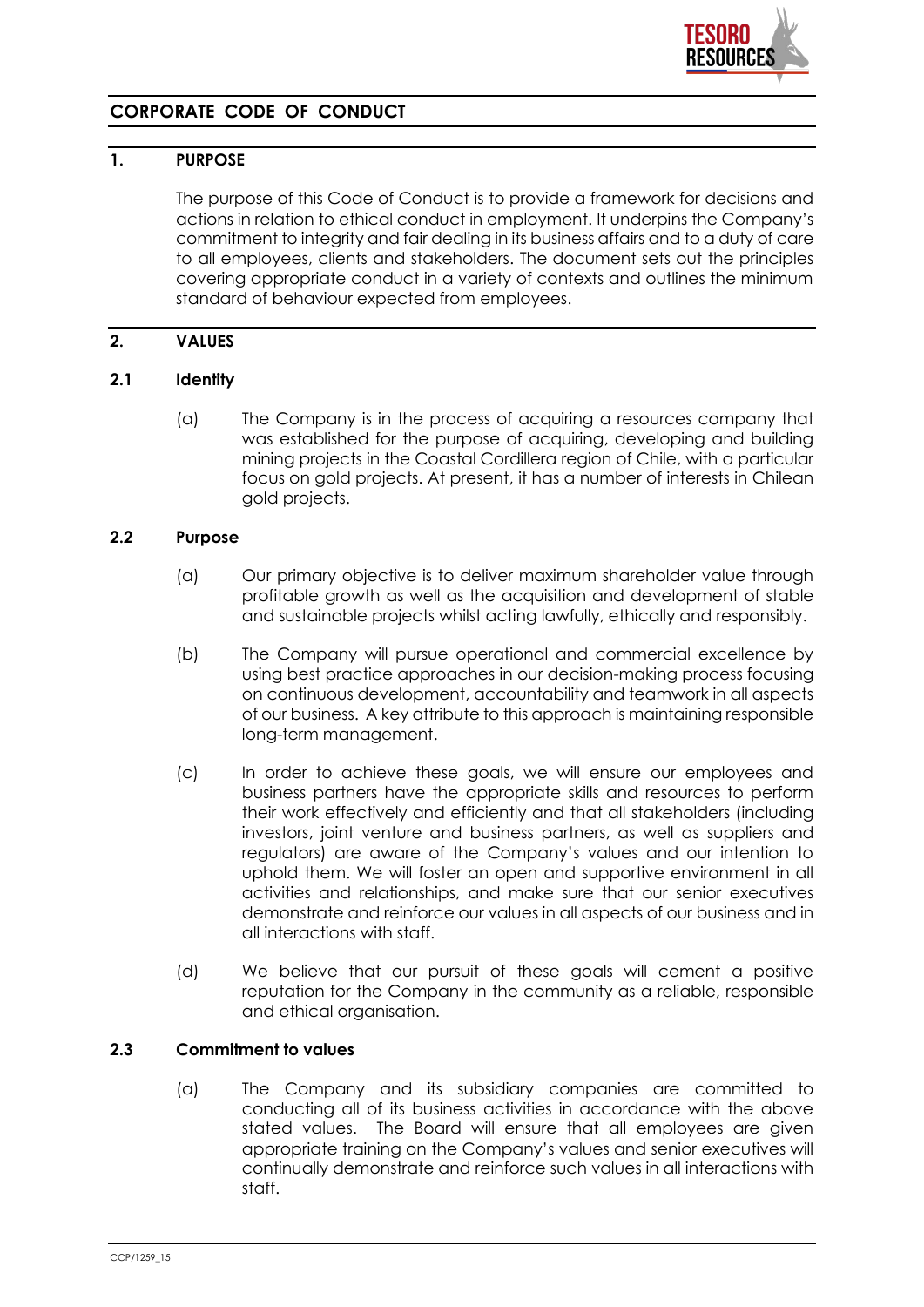## **3. ACCOUNTABILITIES**

#### **3.1 Managers and Supervisors**

Managers and supervisors are responsible and accountable for:

- (a) undertaking their duties and behaving in a manner that is consistent with the provisions of the Code of Conduct;
- (b) the effective implementation, promotion and support of the Code of Conduct in their areas of responsibility; and
- (c) ensuring employees under their control understand and follow the provisions outlined in the Code of Conduct and receive appropriate training in respect of the Code of Conduct.

### **3.2 Employees**

All employees are responsible for:

- (a) understanding and complying with the Code of Conduct. To this end, regular and appropriate training on how to comply with this Code of Conduct will be provided to all employees;
- (b) undertaking their duties in a manner that is consistent with the provisions of the Code of Conduct;
- (c) reporting suspected corrupt conduct in accordance with the Company's Whistleblower Protection Policy and Anti-Bribery and Anti-Corruption Policy; and
- (d) reporting any departure from the Code of Conduct by themselves or others.

#### **4. PERSONAL AND PROFESSIONAL BEHAVIOUR**

When carrying out your duties, you should:

- (a) behave honestly and with integrity and report other employees who are behaving dishonestly;
- (b) treat fellow employees with respect and not engage in bullying, harassment or discrimination;
- (c) disclose and deal appropriately with any conflicts between your personal interests and your duty as a director, senior executive or employee (as applicable);
- (d) not take advantage of the property or information of the Company or its customers for personal gain or to cause detriment to the Company or its customers;
- (e) not take advantage of your position for the opportunities arising therefrom for personal gain;
- (f) carry out your work with integrity and to a high standard and in particular, commit to the Company's policy of producing quality goods and services;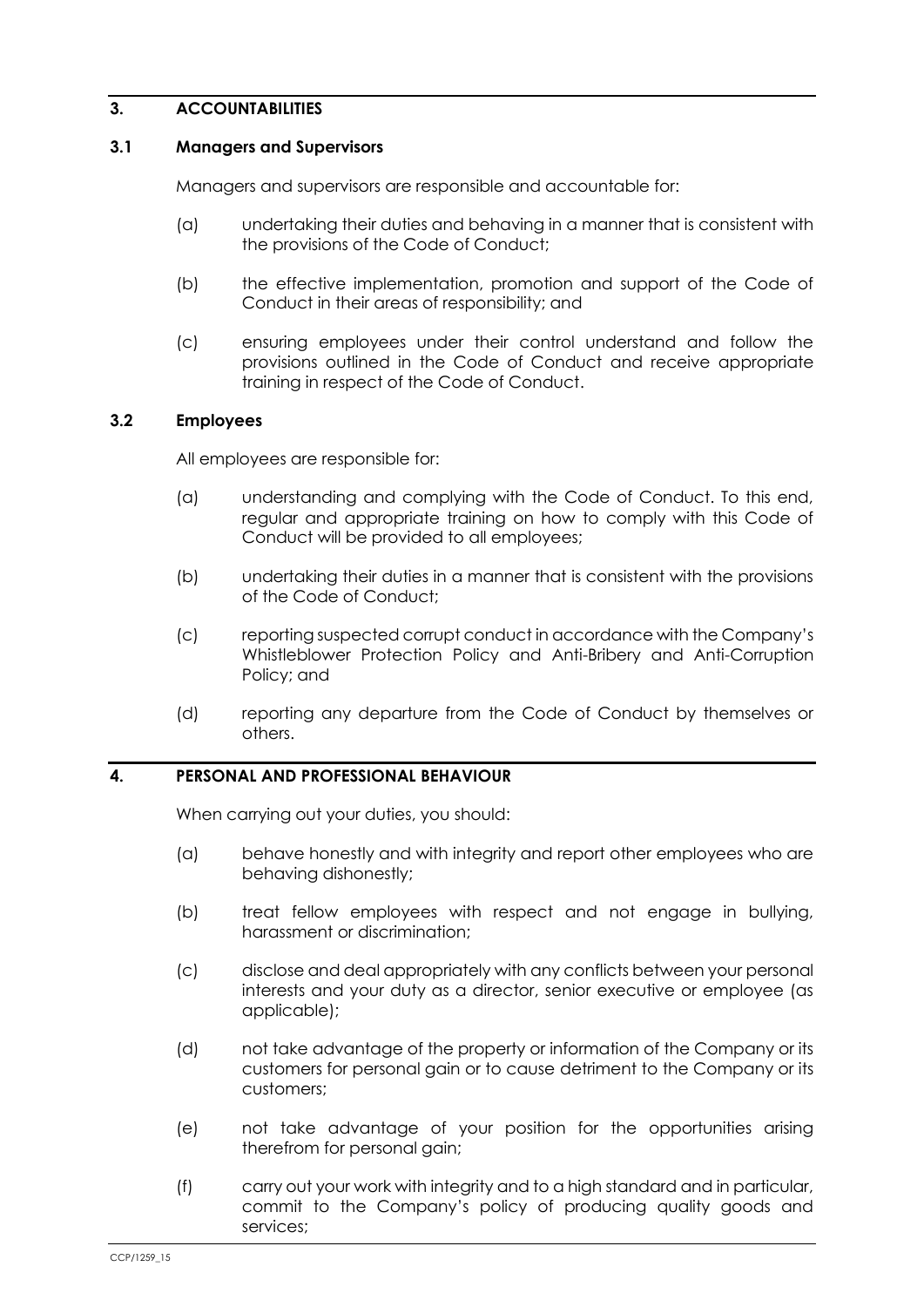- (g) operate within the law at all times;
- (h) act in the best interests of the Company;
- (i) follow the policies of the Company and adhere to the Company's values; and
- (j) act in an appropriate business-like manner when representing the Company in public forums and deal with customers and suppliers fairly.

## **5. CONFLICT OF INTEREST**

Potential for conflict of interest arises when it is likely that you could be influenced, or it could be perceived that you are influenced, by a personal interest when carrying out your duties. Conflicts of interest that lead to biased decision making may constitute corrupt conduct.

- (a) Some situations that may give rise to a conflict of interest include situations where you have:
	- (i) financial interests in a matter the Company deals with or you are aware that your friends or relatives have a financial interest in the matter;
	- (ii) directorships/management of outside organisations;
	- (iii) membership of boards of outside organisations;
	- (iv) personal relationships with people the Company is dealing with which go beyond the level of a professional working relationship;
	- (v) secondary employment, business, commercial, or other activities outside of the workplace which impacts on your duty and obligations to the Company;
	- (vi) access to information that can be used for personal gain; and
	- (vii) offer of an inducement.
- (b) You may often be the only person aware of the potential for conflict. It is your responsibility to avoid any conflict from arising that could compromise your ability to perform your duties impartially. You must report any potential or actual conflicts of interest to your manager.
- (c) If you are uncertain whether a conflict exists, you should discuss that matter with your manager and attempt to resolve any conflicts that may exist.
- (d) You must comply with the Company's Anti-Bribery and Anti-Corruption Policy at all times. You must not submit or accept any bribe, or other improper inducement. Any such inducements are to be reported to your manager.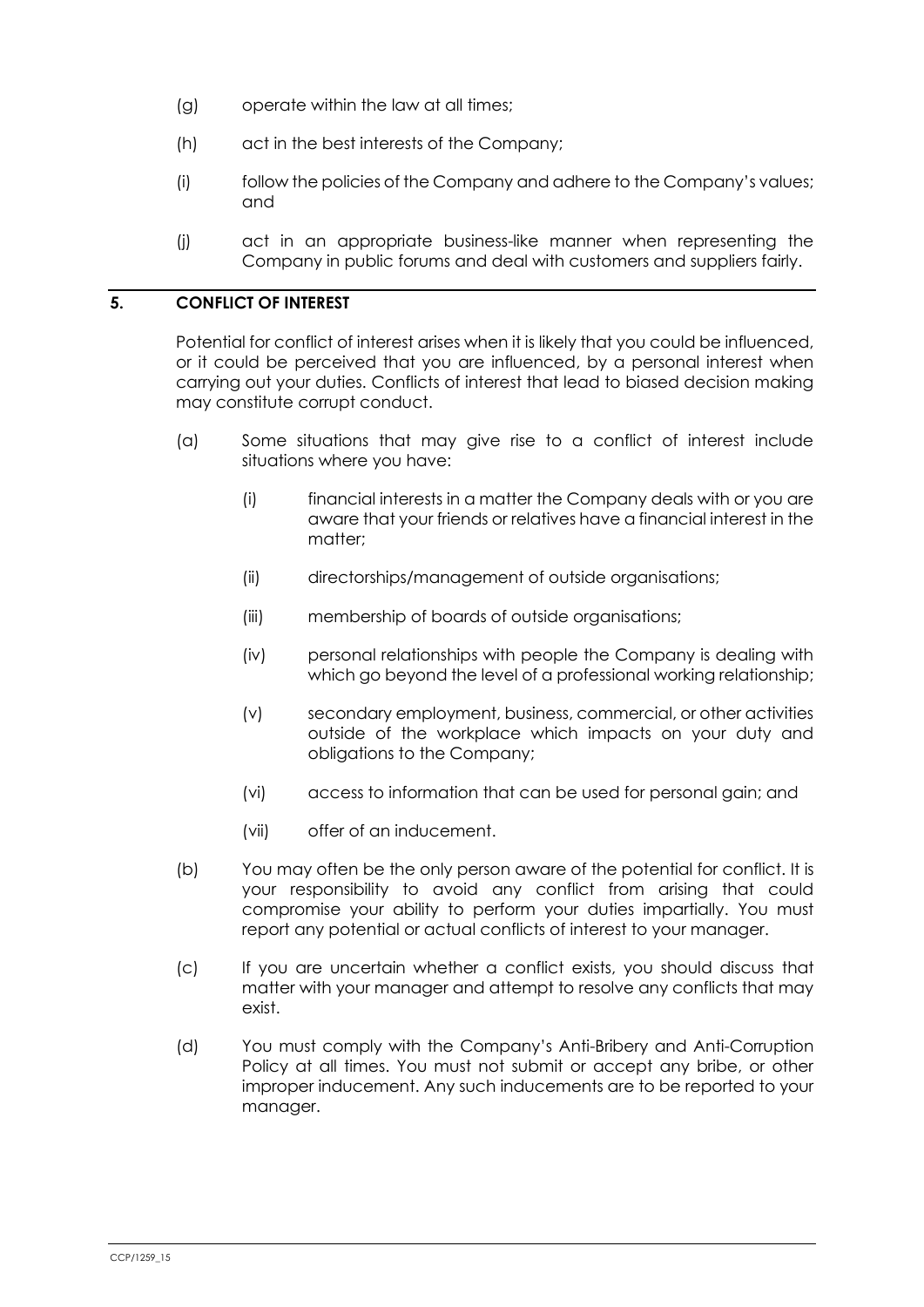### **6. INFORMATION SYSTEMS, DEVICES AND SOCIAL MEDIA/NETWORKING**

#### **6.1 Information Systems**

Email, the internet, facsimile, telephones and other information systems must be used appropriately so as to maintain and not put at risk the integrity of the Company's information systems. Divisions and business units have policies in place to manage risks associated with information technology systems and their use. Employees must comply with the requirements of those policies at all times.

#### **6.2 Bring Your Own Devices**

Employees linking personal devices to the Company's information systems must ensure they first obtain appropriate authorisation and use such devices in accordance with all relevant divisional/business unit policies.

#### **6.3 Social Media/Networking**

Employees must ensure that they use any social media and networking sites in accordance with the requirements of the Code of Conduct and relevant policies.

## **7. PUBLIC AND MEDIA COMMENT**

- (a) Individuals have a right to give their opinions on political and social issues in their private capacity as members of the community.
- (b) Employees must not make official comment on matters relating to the Company unless they are:
	- (i) authorised to do so by the Chief Executive Officer/Managing Director; or
	- (ii) giving evidence in court; or
	- (iii) otherwise authorised or required to by law.
- (c) Employees must not release unpublished or privileged information unless they have the authority to do so from the Chief Executive Officer/Managing Director.
- (d) The above restrictions apply except where prohibited by law, for example in relation to "whistleblowing". Employees should refer to the Company's Whistleblower Protection Policy for further information.

### **8. USE OF COMPANY RESOURCES**

Requests to use Company resources outside core business time should be referred to management for approval.

If employees are authorised to use Company resources outside core business times, they must take responsibility for maintaining, replacing, and safeguarding the resources and following any special directions or conditions that apply.

Employees using Company resources *without* obtaining prior approval could face disciplinary and/or criminal action. Company resources are not to be used for any private commercial purposes.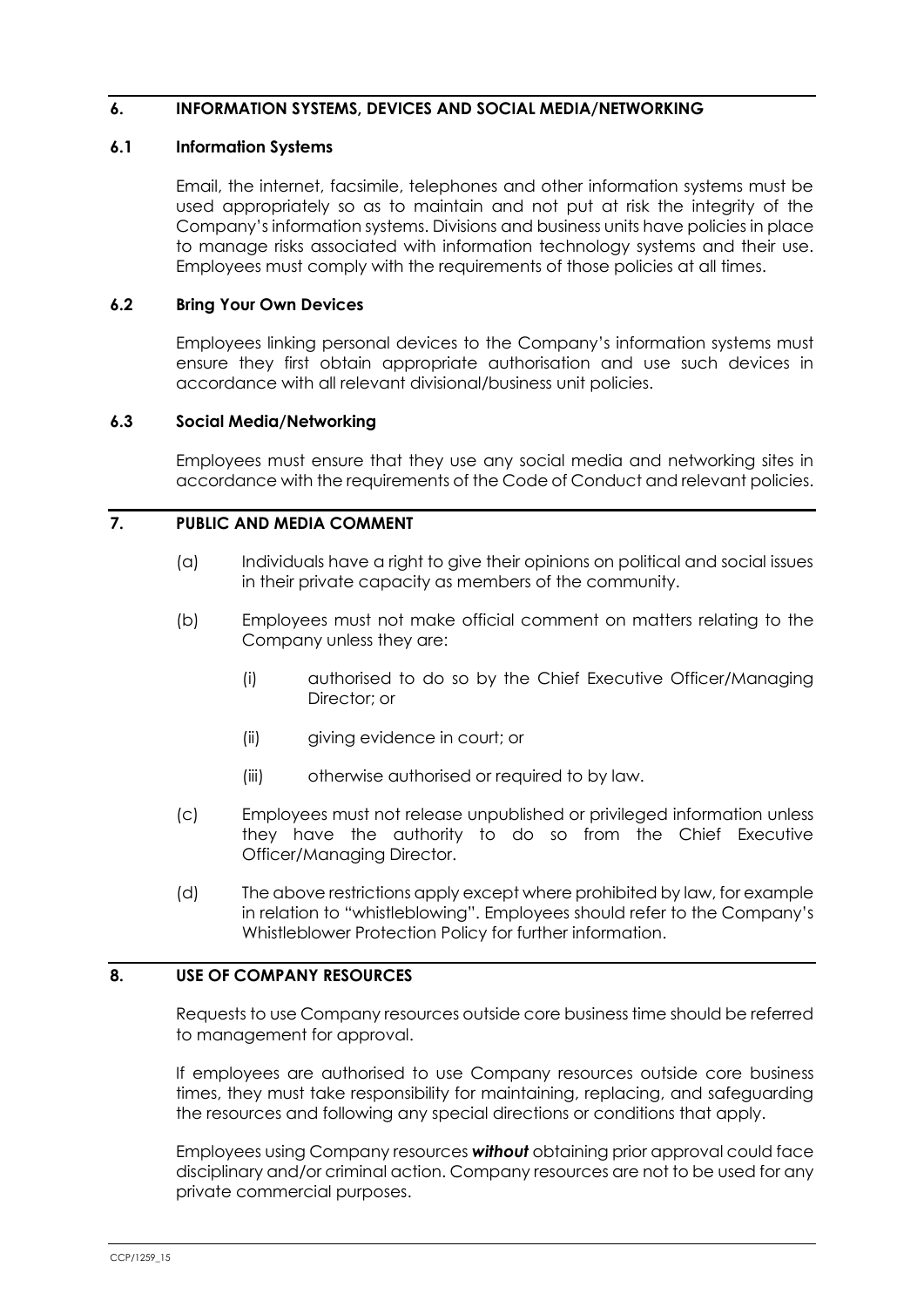## **9. SECURITY OF INFORMATION**

Employees are to make sure that confidential and sensitive information cannot be accessed by unauthorised persons. Sensitive material should be securely stored overnight or when unattended. Employees must ensure that confidential information is only disclosed or discussed with people who are authorised to have access to it. It is considered a serious act of misconduct to deliberately release confidential documents or information to unauthorised persons, and may incur disciplinary action.

## **10. INTELLECTUAL PROPERTY/COPYRIGHT**

Intellectual property includes the rights relating to scientific discoveries, industrial designs, trademarks, service marks, commercial names and designations, and inventions and is valuable to the Company.

The Company is the owner of intellectual property created by employees in the course of their employment unless a specific prior agreement has been made. Employees must obtain written permission to use any such intellectual property from the Company Secretary/Chairman of the Board before making any use of that property for purposes other than as required in their role as employee.

## **11. DISCRIMINATION AND HARASSMENT**

Employees must not harass, discriminate, or support others who harass and discriminate against colleagues or members of the public on the grounds of gender, marital or family status, sexual orientation, gender identity, age, disabilities, ethnicity, religious beliefs, cultural background, socio-economic background, perspective or experience.

Such harassment or discrimination may constitute an offence under legislation. The Company's executives should understand and apply the principles of equal employment opportunity.

## **12. CORRUPT CONDUCT**

Employees must comply with the Company's Anti-Bribery and Anti-Corruption Policy at all times.

Corrupt conduct involves the dishonest or partial use of power or position which results in one person/group being advantaged over another. Corruption can take many forms including, but not limited to:

- (a) official misconduct;
- (b) bribery and blackmail;
- (c) unauthorised use of confidential information;
- (d) fraud; and
- (e) theft.

Corrupt conduct will not be tolerated by the Company. Disciplinary action up to and including dismissal will be taken in the event of any employee participating in corrupt conduct.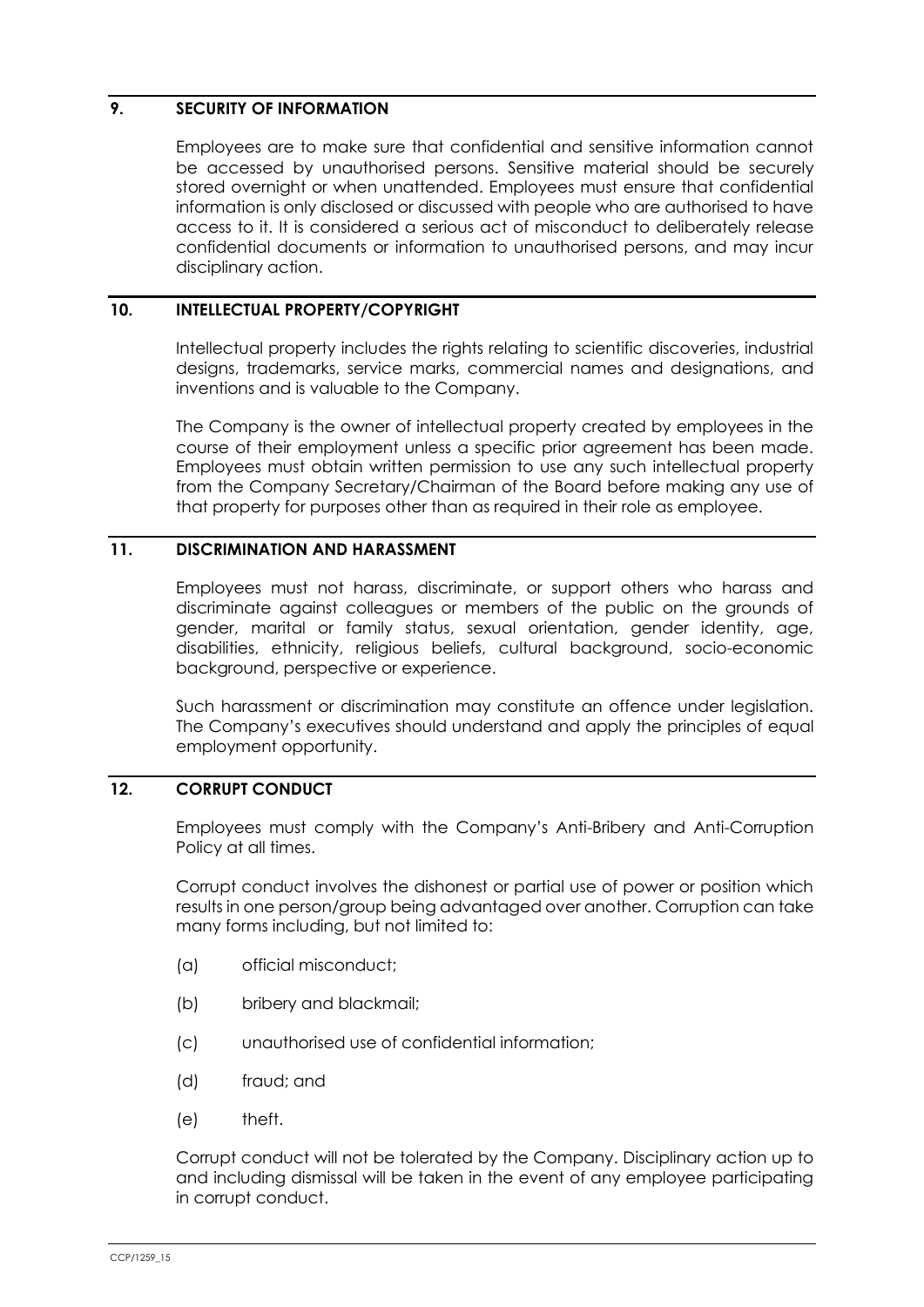Employees should refer to the Company's Whistleblower Protection Policy in respect of reporting corrupt conduct, conduct in breach of any of the Company's policies or its Code of Conduct.

## **13. OCCUPATIONAL HEALTH AND SAFETY**

It is the responsibility of all employees to act in accordance with the occupational health and safety legislation, regulations and policies applicable to their respective organisations and to use security and safety equipment provided.

Specifically, all employees are responsible for safety in their work area by:

- (a) following the safety and security directives of management;
- (b) advising management of areas where there is a potential problem in safety and reporting suspicious occurrences; and
- (c) minimising risks in the workplace.

#### **14. LEGISLATION**

It is essential that all employees comply with the laws and regulations of the countries in which we operate. Violations of such laws may have serious consequences for the Company and any individuals concerned. Any known violation must be reported immediately to management.

### **15. FAIR DEALING**

The Company aims to succeed through fair and honest competition and not through unethical or illegal business practices. Each employee should endeavour to deal fairly with the Company's suppliers, customers and other employees.

#### **16. INSIDER TRADING**

All employees must observe the Company's "*Trading Policy*". In conjunction with the legal prohibition on dealing in the Company's securities when in possession of unpublished price sensitive information, the Company has established specific time periods when Directors, management and employees are only permitted to buy and sell the Company's securities.

#### **17. RESPONSIBILITIES TO INVESTORS**

The Company strives for full, fair and accurate disclosure of financial and other information on a timely basis.

#### **18. BREACHES OF THE CODE OF CONDUCT**

Material breaches of this Code of Conduct must be reported to the Board or a committee of the Board.

Breaches of this Code of Conduct may lead to disciplinary action. The process for disciplinary action is outlined in Company policies and guidelines, relevant industrial awards and agreements.

Employees should note that breaches of certain sections of this Code of Conduct may also be punishable under legislation.